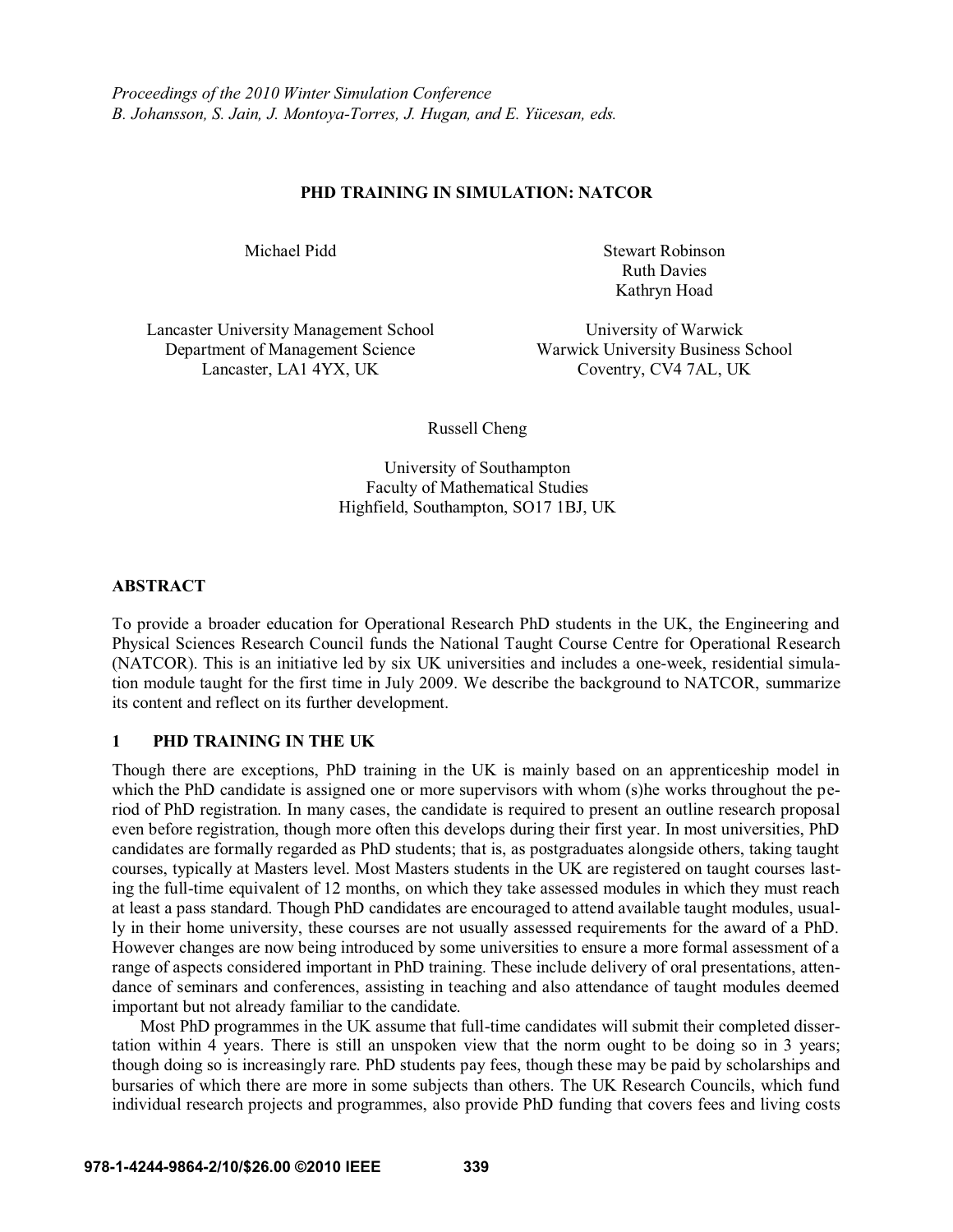for some students. Though no official figures are available, our impression is that Research Councils fund only a small minority of PhD students studying in areas related to computer simulation. Until recently, most Research Council support lasted just 3 years, furthering the impression that completion in 3 years is the norm. In many cases, this support has now been extended to 3½ years, though this does not cover a taught Masters degree to prepare candidates for PhD work.

There is an increasing use of PhD students as Teaching Assistants, which enables them to earn their keep, but distracts them from their PhD research, lengthening the time they take to complete. Universities in which too few students submit their PhD dissertation within 4 years may be penalized by university funding bodies. There is thus great pressure on both PhD candidates and their departments to see that they complete in under 4 years.

In summary, most PhD training in the UK is different from that in some countries. The main differences are:

- $\bullet$ Normally there is no formally assessed set of taught modules that must be completed as part of a PhD.
- -Full-time PhD candidates are assumed to complete their work in 4 years or less.
- -PhD candidates are regarded as students and not as junior faculty.
- $\bullet$  Most PhD students work under the supervision of one or two faculty throughout their PhD period and these supervisors are often assigned when the student arrives at the university.

# **2 INTERNATIONAL REVIEW OF RESEARCH IN OR**

In 2004, the Engineering and Physical Sciences Research Council (EPSRC), which is a major funder of research and PhD training in Operational Research (OR), conducted an international review of the status of UK research. Around the same time it conducted similar reviews of the various subjects within its domain. An international panel met representatives from a range of universities and user groups and used available metrics to assess the research status of OR. In general, UK OR was regarded as being in excellent health, with much high quality, innovative research. However, the panel expressed concern about the breadth and depth of UK PhD training in OR. As a response to this, six UK universities with significant numbers of OR PhD students (Brunel, Cardiff, Lancaster, Nottingham, Southampton and Warwick) collaborated in a bid for EPSRC funding with the support of the UK OR Society. This bid was successful and led to funding of about £250,000 for the creation of NATCOR (the National Taught Course Centre in Operational Research).

# **3 NATCOR**

NATCOR provides a series of residential taught modules on topics of major importance in mathematical OR. During 2009-2011 these include:

- Heuristics and approximation algorithms
- Convex optimization
- Data envelopment analysis
- Stochastic modeling
- $\bullet$ Simulation
- $\bullet$ Combinatorial optimization

Students whose PhD work is funded by EPSRC attend free of charge and a small fee is levied on others who are not funded by EPSRC and this is usually paid by their departments. Though many students are from the six collaborating universities, attendees come from many other universities and include some from outside the UK.

This set of residential modules was devised to bring PhD students up to speed in a broader range of subjects than was normal in the past. This is obviously useful for those PhD candidates who will enter academic posts and will need to teach subjects other than that of their PhD. It also exposes them to other approaches than ones with which they are familiar and can greatly broaden their work in the PhD itself. The residential aspect also helps create a national community of OR PhD students as they spend time to-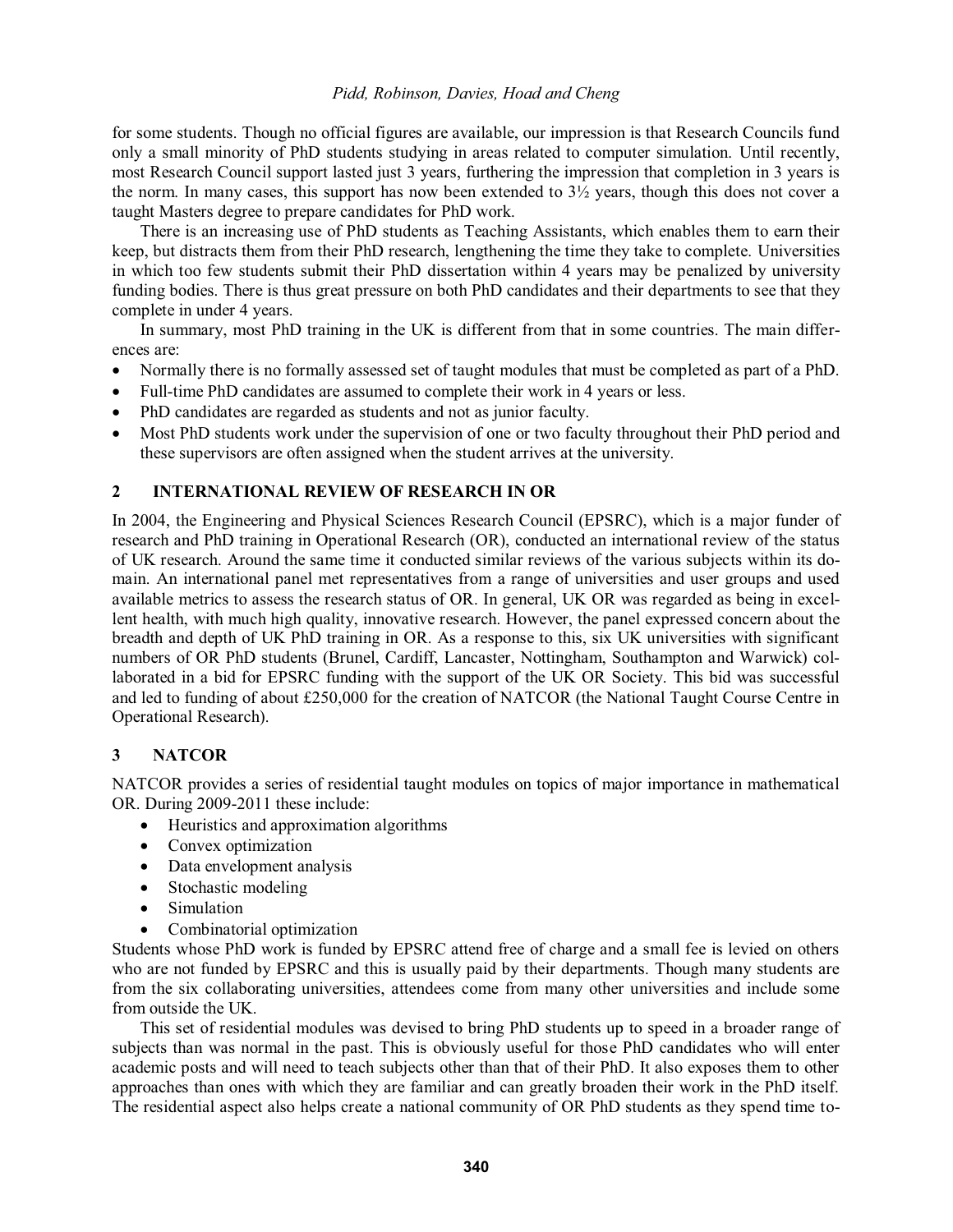gether, meet up from time to time on the modules and keep in touch in many different ways. Each module is assessed, though it is left to the university with which a PhD student is registered to decide how to use the marks obtained. In most cases, the module assessments do not formally count toward the PhD. More details of the NATCOR programme, including views from the students who attend, can be found at their website (NATCOR 2010).

## **4 THE NATCOR SIMULATION MODULE**

Though a single university takes the lead in organizing a module it is taught by a team from several universities so as to reduce the risk of any one university dominating proceedings. This is important if the programme is to be a true collaboration between the universities. The simulation module is organized by Stewart Robinson of Warwick University. It has been taught once so far, in July 2009. It was attended by 84 students and its tutors came from Lancaster, Southampton and Warwick Universities, with a further contribution from an experienced simulation practitioner. The aim of the course was to provide an understanding of the mathematical and statistical principles of stochastic simulation modeling. The material available to students before the module told them:

"Simulation is one of the most widely used operational research techniques. It involves the development of an imitation on a computer of the system under study, followed by experimentation to understand and investigate improvements to the system. This course provides an understanding of simulation, with a focus on the mathematical and statistical principles of stochastic simulation modeling. The main technique of interest is discrete-event simulation, although other simulation techniques will be introduced."

Specifically, the module aimed to enable PhD students to:

- Understand the basic principles of simulation and performing simulation studies.
- $\bullet$  Understand the basic theory of simulation analysis including input data analysis, experimentation and output analysis.
- To be aware of the strengths and limitations of the approaches covered.
- In addition, by the end of the module, the students were expected to:
- Be able to develop and use a simulation model for a given problem situation.
- -Be able to evaluate the quality of a simulation analysis.
- $\bullet$ Be familiar with the use of a simulation software package (SIMUL8).
- $\bullet$ Be familiar with the use of statistical analysis software (e.g. Excel, Minitab, SPSS).

Handouts were provided for each section of the module. In addition, the students were recommended to use Krzanowski (1998), Makridakis, Wheelwright and Hyndman (1998), Pidd (2005) and Robinson (2004) for further reading; plus, of course, the Winter Simulation Conference Proceedings. Since some of the attendees were undertaking PhD research in simulation whereas others had only a passing interest, it was important that the material covered was taught in a way that was interesting and engaging, but at a high enough level to enable students to read the research literature.

The simulation module began on a Monday lunch-time and ended on a Friday lunch-time to enable attendees to travel to and from Warwick University where the module was held. It included computerbased workshops and formal lectures. Some evening work was needed, but most evenings were devoted to networking/socializing. The material covered was divided into the 5 sections shown in Table 1.

An assessment exercise was given to the students halfway through the course. This involved using a pre-developed simulation model (in SIMUL8) for experimentation. The students were asked to investigate the warm-up, run-length and replications requirements with the model and to perform a comparison of a series of scenarios using the methods taught on the course. Working in small groups, the students wrote a short report on their work. This was handed in first thing on Friday morning and feedback was provided at the end of the course.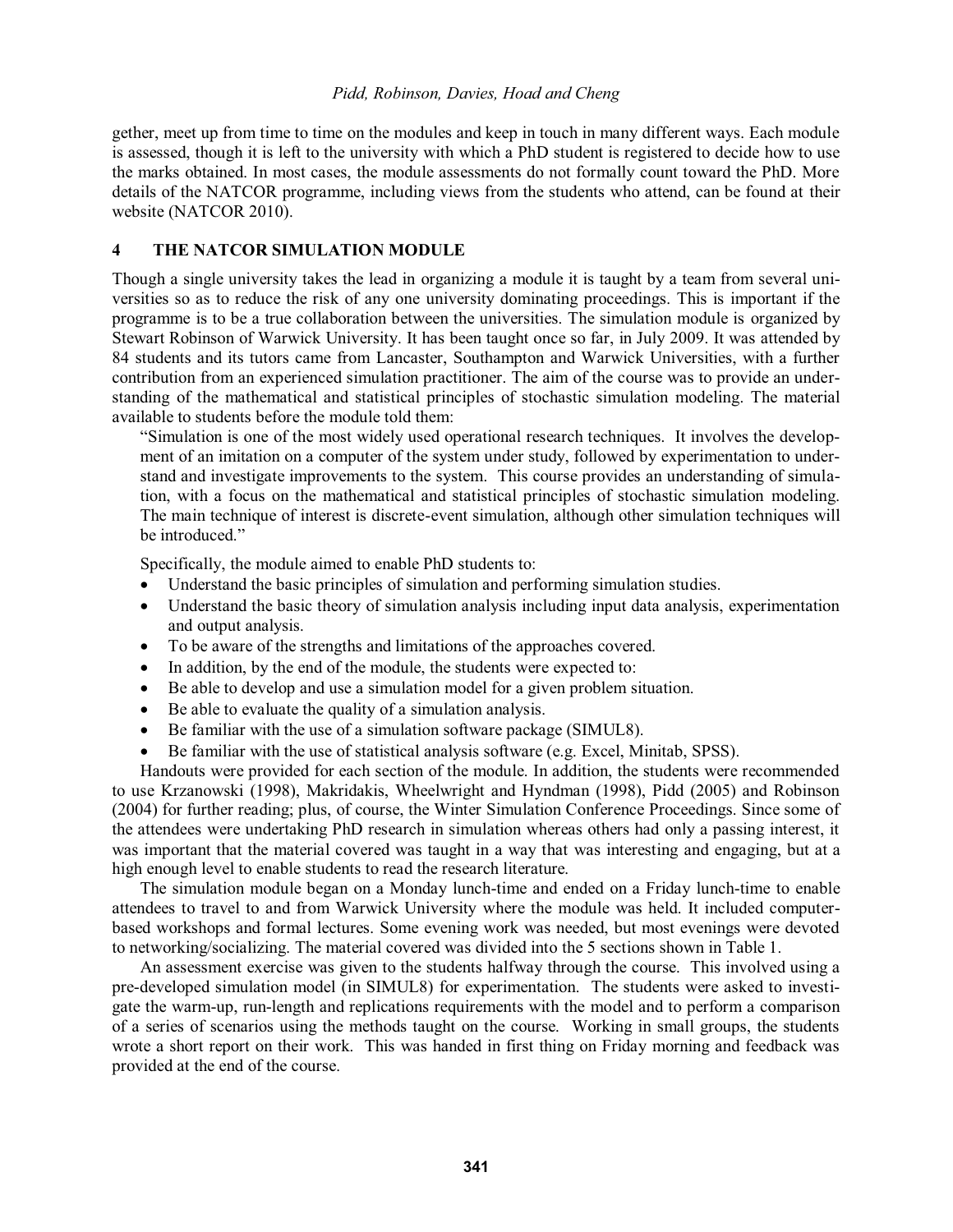| 1: Principles<br>of | Introduction to simulation methods                         | Mike Pidd               |
|---------------------|------------------------------------------------------------|-------------------------|
| simulation          | Generating random variates                                 |                         |
|                     | Computing aspects of simulation                            |                         |
|                     | Distributed simulation                                     |                         |
|                     | Simulation studies and the simulation modeling life cycle  | <b>Stewart Robinson</b> |
|                     | Model validation                                           |                         |
| 2: Variance<br>re-  | Random number generation                                   | Ruth Davies and         |
| duction             | Variance reduction methods                                 | Katy Hoad               |
| in<br>3: Simulation | Simulation in action                                       | Shane Kite, Saker       |
| action              |                                                            | Solutions Ltd           |
| 4: Introduction to  | Analysis of a single scenario – obtaining accurate results | <b>Stewart Robinson</b> |
| output analysis     | Basics of comparing multiple scenarios                     |                         |
| 5: Experimental     | Time series analysis                                       | Russell Cheng           |
| design $&$ anal-    | Experimental design                                        |                         |
| ysis                | Metamodeling                                               |                         |
|                     | Simulation optimization                                    |                         |
|                     | Bootstrapping (for input data as well)                     |                         |

### Table 1: Outline of the NATCOR simulation module

### **5 REFLECTIONS IN OUR NATCOR EXPERIENCE**

At the end of the week the students completed a questionnaire which asked for their reflections on the course. Questions sought feedback on a wide range of topics from the standard of accommodation to the delivery of the course content. The quantitative scores showed a good level of satisfaction with the course and many students said they would recommend the course to other PhD students in the future.

Space was provided for written comments which provided some interesting perspectives on the course. One of the key benefits of the week was seen to be the networking opportunities it provided with PhD students from other institutions. Most of the students could see the relevance of the course to their own PhD research and they appreciated the breadth of topics covered in the week. Some, however, felt that too much ground was covered in the time available. The students also found the inclusion of case studies and discussion on practical applications helpful; although some would have preferred more emphasis on these aspects.

A clear difficulty in running the course was the range of knowledge of simulation that the students had prior to attending the week. Some had previously studied simulation courses (largely as part of a Masters programme before registering for a PhD), a handful were using simulation extensively in their PhD research, and the remainder had little or no knowledge of simulation. This lead to some dissatisfaction with the level of the content in the course, with some asking for more depth and others suggesting less. Without splitting the course into two or more groups, such issues are almost impossible to address.

From the teachers' perspective the NATCOR simulation course provided an opportunity to teach simulation at some depth to those who may use it as part of their research. We were also able to meet those who will be the future researchers in OR and some in simulation. We look forward to running the course again in July 2011, with some changes in the light of comments received in 2009.

## **REFERENCES**

Krzanowski, W.J. 1998. *An introduction to statistical modelling*. London: Arnold

Makridakis, S., S.C. Wheelwright, and R.J. Hyndman. 1998. *Forecasting. Methods and applications.*  New York: Wiley.